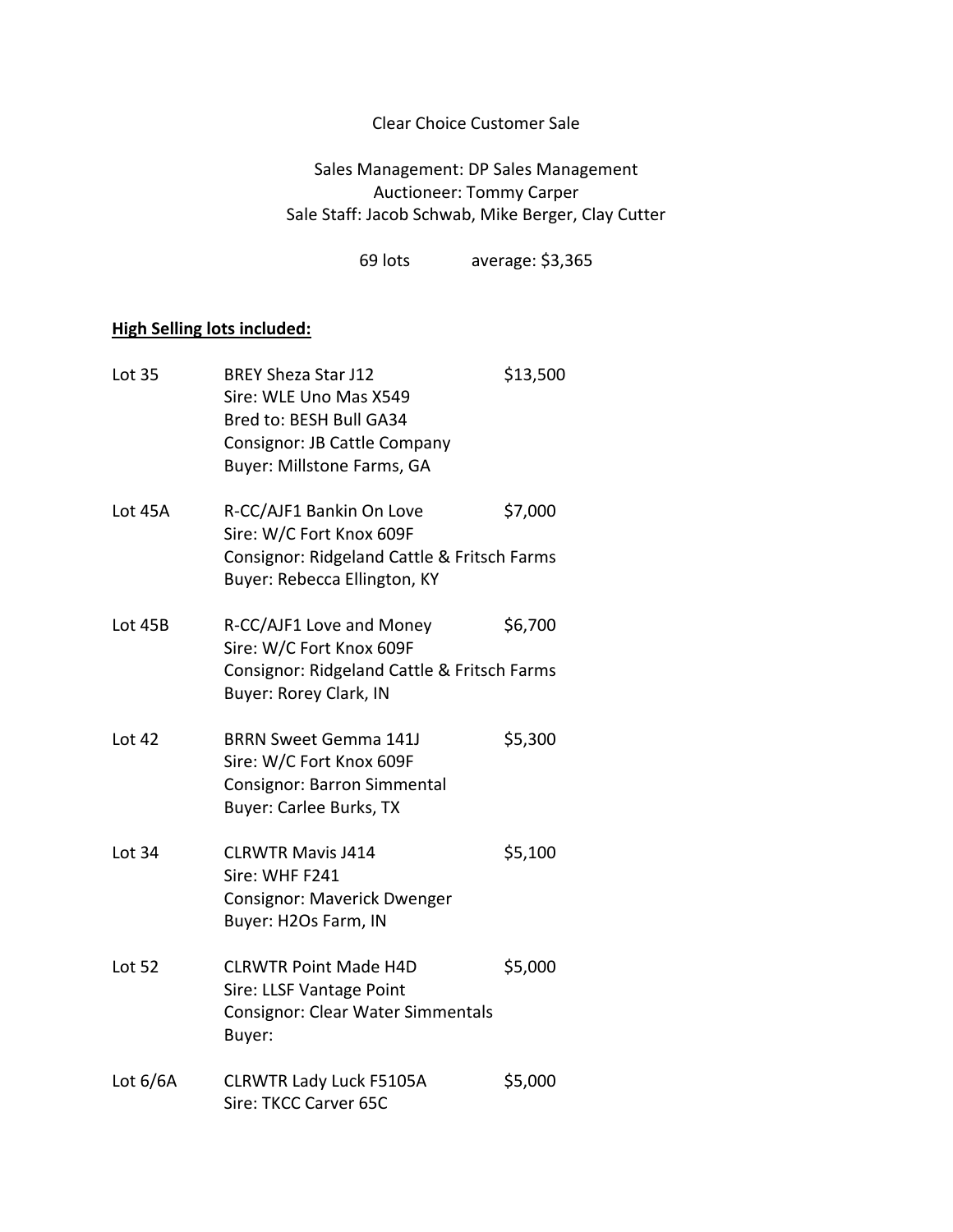|              | Heifer Calf by: GEFF County O<br><b>Consignor: Bluegrass Genetics</b><br>Buyer: Pine Lane Farms, MS                                                                  |         |
|--------------|----------------------------------------------------------------------------------------------------------------------------------------------------------------------|---------|
| Lot $11/11A$ | <b>CLRWTR Belle K5A</b><br>Sire: TJ Rage 437H<br><b>Consignor: Clear Water Simmentals</b><br>Buyer: Chad Higgins, IN                                                 | \$4,700 |
| Lot 44       | SS/BRRN Zadie J87<br>Sire: W/C Fort Knox 609F<br>Consignor: Barron, Sloup, and Anderson Simmentals<br>Buyer: Barndon Laidig, IN                                      | \$4,500 |
| Lot $2/2A$   | <b>STF Adamant AS45</b><br>Sire: WS Beef King W107<br>Heifer Calf by: W/C Bank On it 273H<br><b>Consignor: Barron Simmentals</b><br>Buyer: Southern Roots Cattle, GA | \$4,300 |
| Lot 37       | <b>BREY Lady May J50</b><br>Sire: HILB Oracle C003R<br>Bred to: BESH Bull GA34<br>Consignor: JB Cattle<br>Buyer: Michael Wasser, PA                                  | \$4,100 |
| Lot $7/7A$   | KenCo Jessabelle 833E<br>Sire: Mr. HOC Broker<br><b>Bull Calf by: WS Proclamation</b><br>Consignor: Barron Simmental<br>Buyer: Jed Adams, IN                         | \$4,100 |
| Lot 1        | <b>GCC Katrina B228</b><br>Sire: GCC Eurkea B228<br>Bred to: JASS On the Mark<br>Consignor: Greenhorn Cattle<br><b>Buyer: Marty Sporleder, IN</b>                    | \$4,000 |
| Lot 38       | BRRN Himalaya 125J<br>Sire: HPF Quantum Leap Z952<br>Consignor: Barron Simmental<br>Buyer: Rebecca Ellington, KY                                                     | \$4,000 |
| Lot 25       | <b>BRRN Evereddy 46H</b>                                                                                                                                             | \$3,900 |